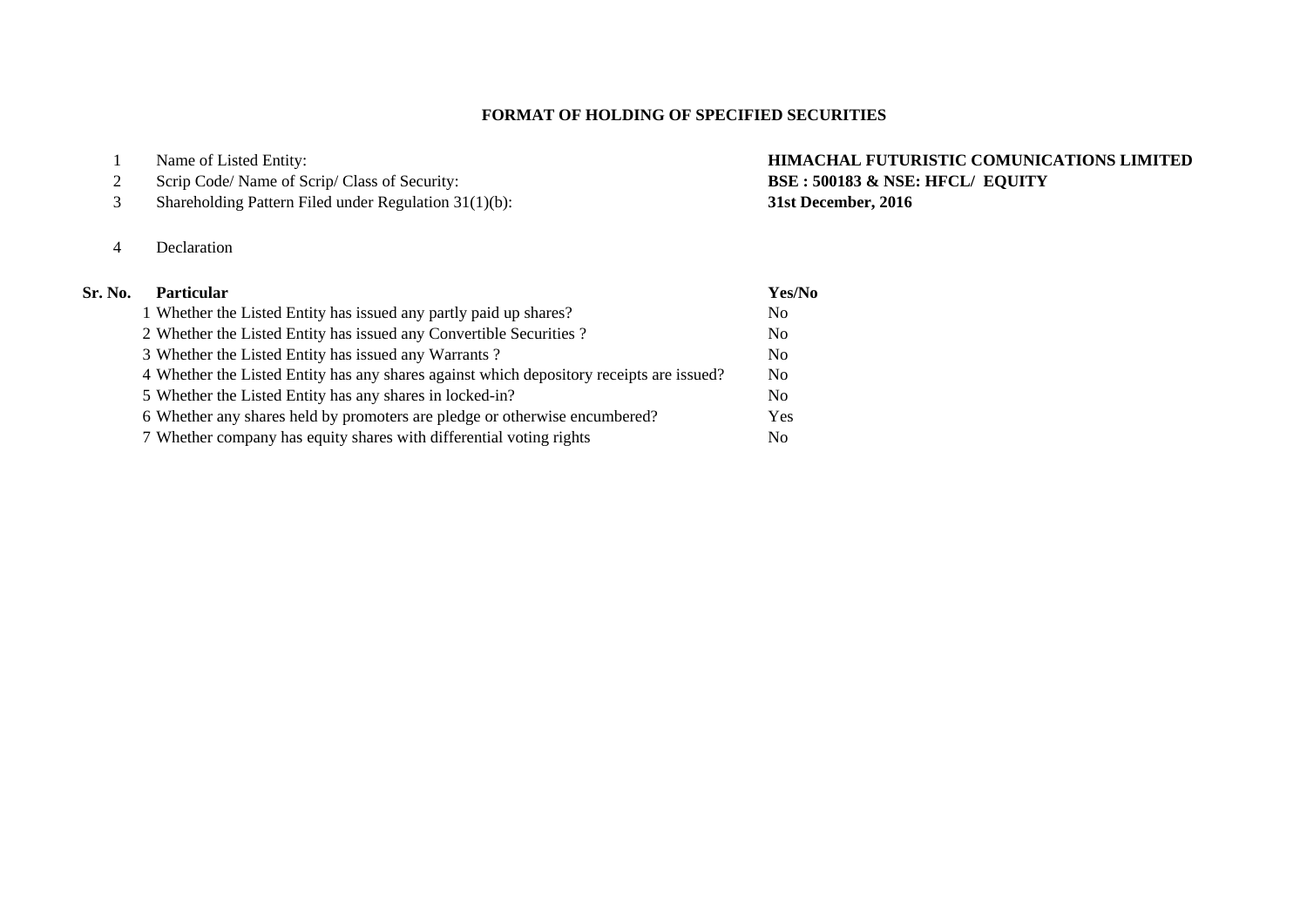|                              |                                        | <b>Table I - Summary Statement holding of specified securities</b> |                                       |                           |                                              |                             |                                                                           |                                                                     |                      |                   |     |                                                                                       |                                                                                                             |                 |                                                      |                                                                            |                                                    |                                    |
|------------------------------|----------------------------------------|--------------------------------------------------------------------|---------------------------------------|---------------------------|----------------------------------------------|-----------------------------|---------------------------------------------------------------------------|---------------------------------------------------------------------|----------------------|-------------------|-----|---------------------------------------------------------------------------------------|-------------------------------------------------------------------------------------------------------------|-----------------|------------------------------------------------------|----------------------------------------------------------------------------|----------------------------------------------------|------------------------------------|
|                              |                                        |                                                                    |                                       |                           |                                              |                             |                                                                           |                                                                     |                      |                   |     |                                                                                       |                                                                                                             |                 |                                                      |                                                                            |                                                    |                                    |
| Category<br>(I)              | <b>Category of shareholder</b><br>(II) |                                                                    |                                       |                           |                                              |                             |                                                                           | Number of Voting Rights held in each class of<br>securities<br>(IX) |                      |                   |     | No. of<br><b>Shares</b>                                                               | Shareholdi<br>ng, as a % Number of Locked in<br>assuming<br>full<br>conversion<br>-of                       | shares<br>(XII) |                                                      | <b>Number of Shares</b><br>pledged or<br>otherwise<br>encumbered<br>(XIII) |                                                    |                                    |
|                              |                                        | Nos. of shareholders<br>(III)                                      | No. of fully paid<br>up equity shares | No. of Partly paid-up     | No. of shares<br>underlying                  | Total nos. shares<br>held   | Shareholding as a % of<br>total no. of shares<br>(calculated as per SCRR, | <b>No of Voting Rights</b>                                          |                      |                   |     | <b>Underlying</b><br><b>Outstandin</b>                                                | convertible<br>securities (                                                                                 |                 |                                                      |                                                                            |                                                    | Number of equity<br>shares held in |
|                              |                                        |                                                                    | held<br>(IV)                          | equity shares held<br>(V) | <b>Depository</b><br><b>Receipts</b><br>(VI) | $(VII) = (IV)+(V)+$<br>(VI) | 1957<br>(VIII)<br>As a % of $(A+B+C2)$                                    | Class eg: X                                                         | <b>Class</b><br>eg:Y | <b>Total</b>      |     | convertible<br>Total as securities<br>a % of (including)<br>$(A+B+C$ Warrants)<br>(X) | as a<br>percentage<br>of diluted<br>share<br>capital)<br>$(XI) =$<br>$(VII)+(X)$<br>As a % of<br>$(A+B+C2)$ | No.<br>(a)      | As a $%$<br>of total<br><b>Shares</b><br>held<br>(b) | No.<br>(a)                                                                 | As a %<br>of total<br><b>Shares</b><br>held<br>(b) | dematerialized<br>form<br>(XIV)    |
|                              | (A) Promoter & Promoter Group          |                                                                    | 482924214                             |                           |                                              | 482924214                   | 38.96507                                                                  | 482924214                                                           | $\theta$             | 482924214 38.9651 |     |                                                                                       | 0 38.965072                                                                                                 |                 |                                                      | 0 242604750 50.237                                                         |                                                    | 482923114                          |
|                              | (B) Public                             | 240091                                                             | 756452980                             |                           |                                              | 756452980                   | 61.03493                                                                  | 756452980                                                           |                      | 756452980 61.0349 |     |                                                                                       | 0 61.034928                                                                                                 |                 |                                                      |                                                                            |                                                    | 755918338                          |
| (C) Non Promoter- Non Public |                                        |                                                                    |                                       |                           |                                              |                             |                                                                           |                                                                     |                      |                   |     |                                                                                       |                                                                                                             |                 |                                                      |                                                                            |                                                    |                                    |
|                              | (C1) Shares underlying DRs             |                                                                    |                                       |                           |                                              |                             |                                                                           |                                                                     |                      |                   |     |                                                                                       |                                                                                                             |                 |                                                      |                                                                            |                                                    |                                    |
|                              | (C2) Shares held by Employee Trusts    |                                                                    |                                       |                           |                                              |                             |                                                                           |                                                                     |                      |                   |     |                                                                                       |                                                                                                             |                 |                                                      |                                                                            |                                                    |                                    |
|                              | <b>Total</b>                           | 240107                                                             | 1239377194                            |                           |                                              | 1239377194                  | 100                                                                       | 1239377194                                                          |                      | 1239377194        | 100 |                                                                                       |                                                                                                             |                 |                                                      | 0 242604750 19.575                                                         |                                                    | 1238841452                         |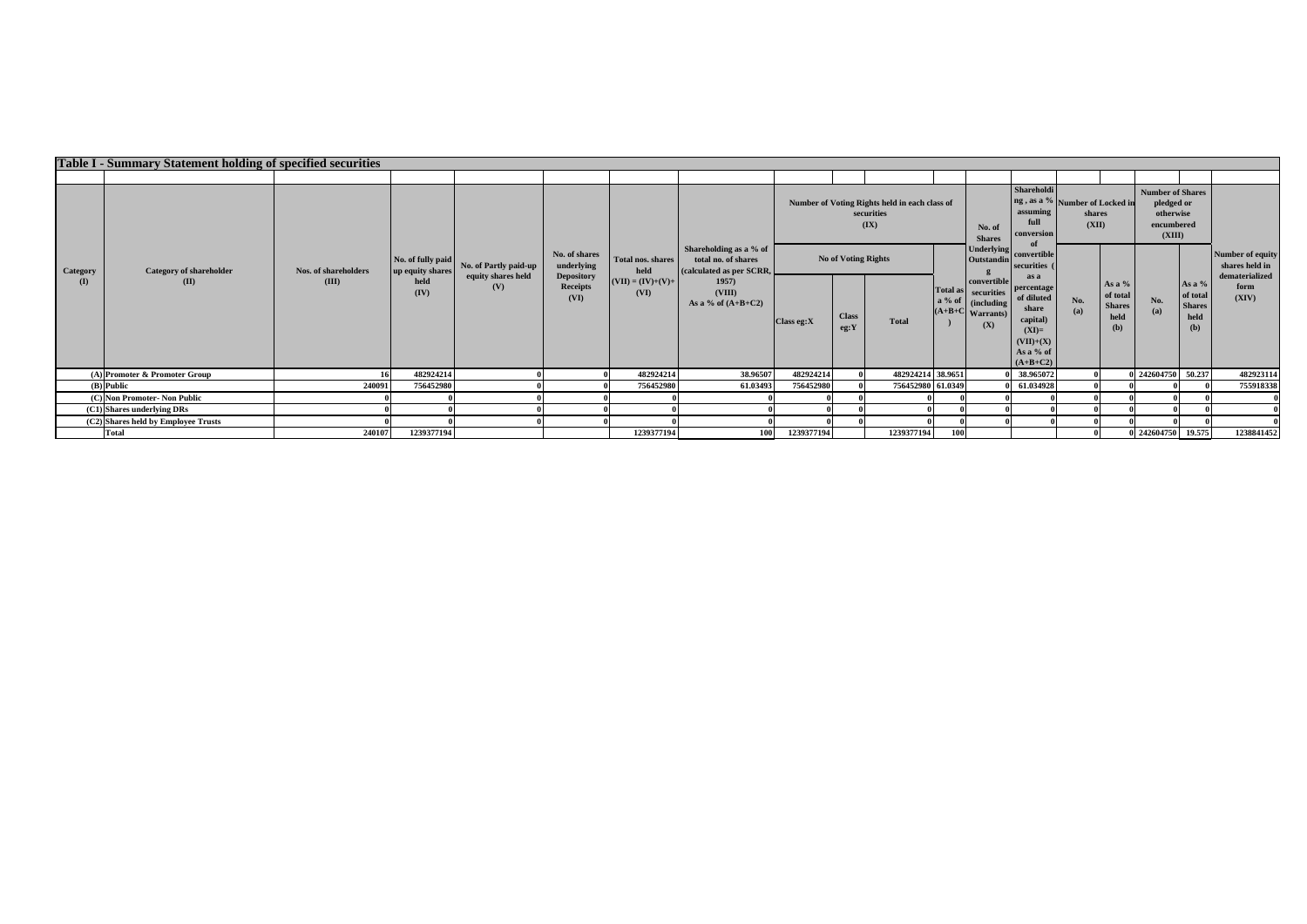#### **Table II - Statement showing shareholding pattern of the Promoter and Promoter Group**

|                                                          |                                                  |                                          |                                  |                                                                 |                                                       | Sharehol<br>ding %                                         |                   |                            | Number of Voting Rights held in each class of securities<br>(IX) |                                                     | No. of                                                                             | Shareholdin<br>$g$ , as a $%$<br>assuming<br>full<br>conversion                                                            | <b>Number of Locked</b><br>in shares<br>(XII) |                                                    | <b>Number of Shares</b><br>pledged or otherwise<br>encumbered<br>(XIII) |                                          |                                                   |
|----------------------------------------------------------|--------------------------------------------------|------------------------------------------|----------------------------------|-----------------------------------------------------------------|-------------------------------------------------------|------------------------------------------------------------|-------------------|----------------------------|------------------------------------------------------------------|-----------------------------------------------------|------------------------------------------------------------------------------------|----------------------------------------------------------------------------------------------------------------------------|-----------------------------------------------|----------------------------------------------------|-------------------------------------------------------------------------|------------------------------------------|---------------------------------------------------|
|                                                          |                                                  |                                          |                                  | Nos. of<br>shares                                               |                                                       | calculate<br>d as per                                      |                   | <b>No of Voting Rights</b> |                                                                  |                                                     | <b>Shares</b><br><b>Underlying</b>                                                 | of<br>convertible                                                                                                          |                                               |                                                    |                                                                         |                                          | Number of equity                                  |
| Category & Name of the Shareholders<br>$($ $\Gamma$      | No. of No. of fully paid<br><b>Ider</b><br>(III) | shareho up equity shares<br>held<br>(IV) | Partly paid-<br>up equity<br>(V) | underlying<br>shares held Depository<br><b>Receipts</b><br>(VI) | <b>Total nos. shares</b><br>held<br>$(VII = IV+V+VI)$ | SCRR,<br>1957<br>As a %<br>of<br>$(A+B+C)$<br>2)<br>(VIII) | <b>Class X</b>    | ClassY                     | <b>Total</b>                                                     | Total as a<br>% of Total<br><b>Voting</b><br>rights | Outstanding<br>convertible<br>securities<br>(including<br><b>Warrants</b> )<br>(X) | securities (<br>as a<br>percentage<br>of diluted<br>share<br>capital)<br>$(XI) =$<br>$VII)+(X)$ as<br>$a\%$ of<br>$A+B+C2$ | No.<br>(a)                                    | As a %<br>of total<br><b>Shares</b><br>held<br>(b) | No.<br>(a)                                                              | As a % of<br>total shares<br>held<br>(b) | shares held in<br>dematerialized<br>form<br>(XIV) |
| 1 Indian                                                 |                                                  |                                          |                                  |                                                                 |                                                       |                                                            |                   |                            |                                                                  |                                                     |                                                                                    |                                                                                                                            |                                               |                                                    |                                                                         |                                          |                                                   |
| (a) Individuals/Hindu undivided Family                   |                                                  |                                          |                                  |                                                                 |                                                       |                                                            |                   |                            |                                                                  |                                                     |                                                                                    |                                                                                                                            |                                               |                                                    |                                                                         |                                          |                                                   |
| Anant Nahata<br><b>Babulal Nahata</b>                    |                                                  | 470000<br>82407                          |                                  |                                                                 | 470000<br>82407                                       | 0.03792<br>0.00665                                         | 470000<br>82407   |                            | 470000<br>82407                                                  | 0.03792<br>0.00665                                  |                                                                                    | 0.03792<br>0.00665                                                                                                         |                                               |                                                    | 239700                                                                  | 51.00000                                 | 470000<br>82407                                   |
| Mahendra Nahata                                          |                                                  | 73477                                    |                                  |                                                                 | 7347                                                  | 0.00593                                                    | 73477             |                            | 73477                                                            | 0.00593                                             |                                                                                    | 0.00593                                                                                                                    |                                               |                                                    |                                                                         |                                          | 73477                                             |
| Manik Lal Nahata                                         |                                                  | 11920                                    |                                  |                                                                 | 11920                                                 | 0.00096                                                    | 11920             |                            | 11920                                                            | 0.00096                                             |                                                                                    | 0.00096                                                                                                                    |                                               |                                                    |                                                                         |                                          | 11920                                             |
| Anil Kumar Nahata                                        |                                                  | 540                                      |                                  |                                                                 | 540                                                   | 0.00004                                                    | 540               |                            | 540                                                              | 0.00004                                             |                                                                                    | 0.00004                                                                                                                    |                                               |                                                    |                                                                         |                                          | 540                                               |
|                                                          |                                                  |                                          |                                  |                                                                 |                                                       |                                                            |                   |                            |                                                                  |                                                     |                                                                                    |                                                                                                                            |                                               |                                                    |                                                                         |                                          |                                                   |
| (b) Central Government/ State Government(s)              |                                                  |                                          |                                  |                                                                 |                                                       |                                                            |                   |                            | $\Omega$                                                         |                                                     |                                                                                    | 0.00000                                                                                                                    |                                               |                                                    |                                                                         |                                          |                                                   |
|                                                          |                                                  |                                          |                                  |                                                                 |                                                       |                                                            |                   |                            |                                                                  |                                                     |                                                                                    |                                                                                                                            |                                               |                                                    |                                                                         |                                          |                                                   |
|                                                          |                                                  |                                          |                                  |                                                                 |                                                       |                                                            |                   |                            |                                                                  |                                                     |                                                                                    |                                                                                                                            |                                               |                                                    |                                                                         |                                          |                                                   |
| (c) Financial Institutions/Banks                         |                                                  |                                          |                                  |                                                                 |                                                       |                                                            |                   |                            |                                                                  |                                                     |                                                                                    | 0.0000                                                                                                                     |                                               |                                                    |                                                                         |                                          |                                                   |
|                                                          |                                                  |                                          |                                  |                                                                 |                                                       |                                                            |                   |                            |                                                                  |                                                     |                                                                                    |                                                                                                                            |                                               |                                                    |                                                                         |                                          |                                                   |
|                                                          |                                                  |                                          |                                  |                                                                 |                                                       |                                                            |                   |                            |                                                                  |                                                     |                                                                                    |                                                                                                                            |                                               |                                                    |                                                                         |                                          |                                                   |
| (d) Any Other (specify)                                  |                                                  |                                          |                                  |                                                                 |                                                       |                                                            |                   |                            |                                                                  |                                                     |                                                                                    |                                                                                                                            |                                               |                                                    |                                                                         |                                          |                                                   |
|                                                          |                                                  |                                          |                                  |                                                                 |                                                       |                                                            |                   |                            |                                                                  |                                                     |                                                                                    |                                                                                                                            |                                               |                                                    |                                                                         |                                          |                                                   |
| <b>Bodies Corporate</b>                                  |                                                  |                                          |                                  |                                                                 |                                                       |                                                            |                   |                            |                                                                  |                                                     |                                                                                    |                                                                                                                            |                                               |                                                    |                                                                         |                                          |                                                   |
| <b>MN Ventures Private Limited</b>                       |                                                  | 238390000                                |                                  |                                                                 | 238390000                                             | 19.23466                                                   | 238390000         |                            | 238390000                                                        | 19.23466                                            |                                                                                    | 19.23466                                                                                                                   |                                               |                                                    | 121578900                                                               | 51.00000                                 | 238390000                                         |
| NextWave Communications Private Ltd                      |                                                  | 212365000                                |                                  |                                                                 | 21236500                                              | 17.13482                                                   | 212365000         |                            | 212365000                                                        | 17.13482                                            |                                                                                    | 17.13482                                                                                                                   |                                               |                                                    | 119730150                                                               | 56.37942                                 | 212365000                                         |
| Fitcore Tech-Solutions Pvt. Ltd.                         |                                                  | 22400000                                 |                                  |                                                                 | 22400000                                              | 1.80736                                                    | 22400000          |                            | 22400000                                                         | 1.80736                                             |                                                                                    | 1.80736                                                                                                                    |                                               |                                                    |                                                                         | 0.00000                                  | 22400000                                          |
| Apex Enterprises (India) Ltd                             |                                                  | 587119                                   |                                  |                                                                 | 587119                                                | 0.4737                                                     | 587119            |                            | 5871195                                                          | 0.47372                                             |                                                                                    | 0.47372                                                                                                                    |                                               |                                                    | 400000                                                                  | 6.81292                                  | 5870095                                           |
| Kalyan Vyapaar (P) Ltd                                   |                                                  | 109817<br>671600                         |                                  |                                                                 | 109817<br>671600                                      | 0.08861<br>0.05419                                         | 1098174<br>671600 |                            | 1098174<br>671600                                                | 0.08861<br>0.05419                                  |                                                                                    | 0.08861<br>0.05419                                                                                                         |                                               |                                                    |                                                                         |                                          | 1098174<br>671600                                 |
| Vinsan Brothers (P) Ltd<br><b>Burlington Finance Ltd</b> |                                                  | 664200                                   |                                  |                                                                 | 664200                                                | 0.0535                                                     | 664200            |                            | 664200                                                           | 0.05359                                             |                                                                                    | 0.05359                                                                                                                    |                                               |                                                    |                                                                         | 98.7654                                  | 664200                                            |
| Yashodham Merchants (P) Ltd                              |                                                  | 350000                                   |                                  |                                                                 | 350000                                                | 0.02824                                                    | 350000            |                            | 350000                                                           | 0.02824                                             |                                                                                    | 0.02824                                                                                                                    |                                               |                                                    | 656000                                                                  |                                          | 350000                                            |
| Shanker Sales Promotion (P) Ltd                          |                                                  | 300201                                   |                                  |                                                                 | 30020                                                 | 0.02422                                                    | 300201            |                            | 300201                                                           | 0.02422                                             |                                                                                    | 0.02422                                                                                                                    |                                               |                                                    |                                                                         |                                          | 300201                                            |
| Amrit Sales Promotion (P) Ltd                            |                                                  | 172700                                   |                                  |                                                                 | 172700                                                | 0.01393                                                    | 172700            |                            | 172700                                                           | 0.01393                                             |                                                                                    | 0.01393                                                                                                                    |                                               |                                                    |                                                                         |                                          | 172700                                            |
| Vaibhav Credit & Portfolio (P) Ltd                       |                                                  | 2800                                     | $\Omega$                         |                                                                 | 2800                                                  | 0.00023                                                    | 2800              |                            | 2800                                                             | 0.00023                                             |                                                                                    | 0.00023                                                                                                                    | $\Omega$                                      |                                                    |                                                                         |                                          | 2800                                              |
| Sub-Total- $(A)$ $(1)$                                   | 16                                               | 482924214                                | $\theta$                         | $\theta$                                                        | 482924214                                             | 38.96507                                                   | 482924214         |                            | 482924214                                                        | 38.96507                                            |                                                                                    | 38.9650718                                                                                                                 |                                               |                                                    | 0 242604750                                                             | 50.23661                                 | 482923114                                         |
| Foreign                                                  |                                                  |                                          |                                  |                                                                 |                                                       |                                                            |                   |                            |                                                                  |                                                     |                                                                                    |                                                                                                                            |                                               |                                                    |                                                                         |                                          |                                                   |
| (a) Indivi/Non-Resi Foreign Indivi                       | $\Omega$                                         |                                          |                                  |                                                                 |                                                       |                                                            |                   |                            |                                                                  |                                                     |                                                                                    |                                                                                                                            |                                               |                                                    |                                                                         |                                          |                                                   |
|                                                          |                                                  |                                          |                                  |                                                                 |                                                       |                                                            |                   |                            |                                                                  |                                                     |                                                                                    |                                                                                                                            |                                               |                                                    |                                                                         |                                          |                                                   |
|                                                          |                                                  |                                          |                                  |                                                                 |                                                       |                                                            |                   |                            |                                                                  |                                                     |                                                                                    |                                                                                                                            |                                               |                                                    |                                                                         |                                          |                                                   |
| (b) Government                                           |                                                  |                                          |                                  |                                                                 |                                                       |                                                            |                   |                            |                                                                  |                                                     |                                                                                    |                                                                                                                            |                                               |                                                    |                                                                         |                                          |                                                   |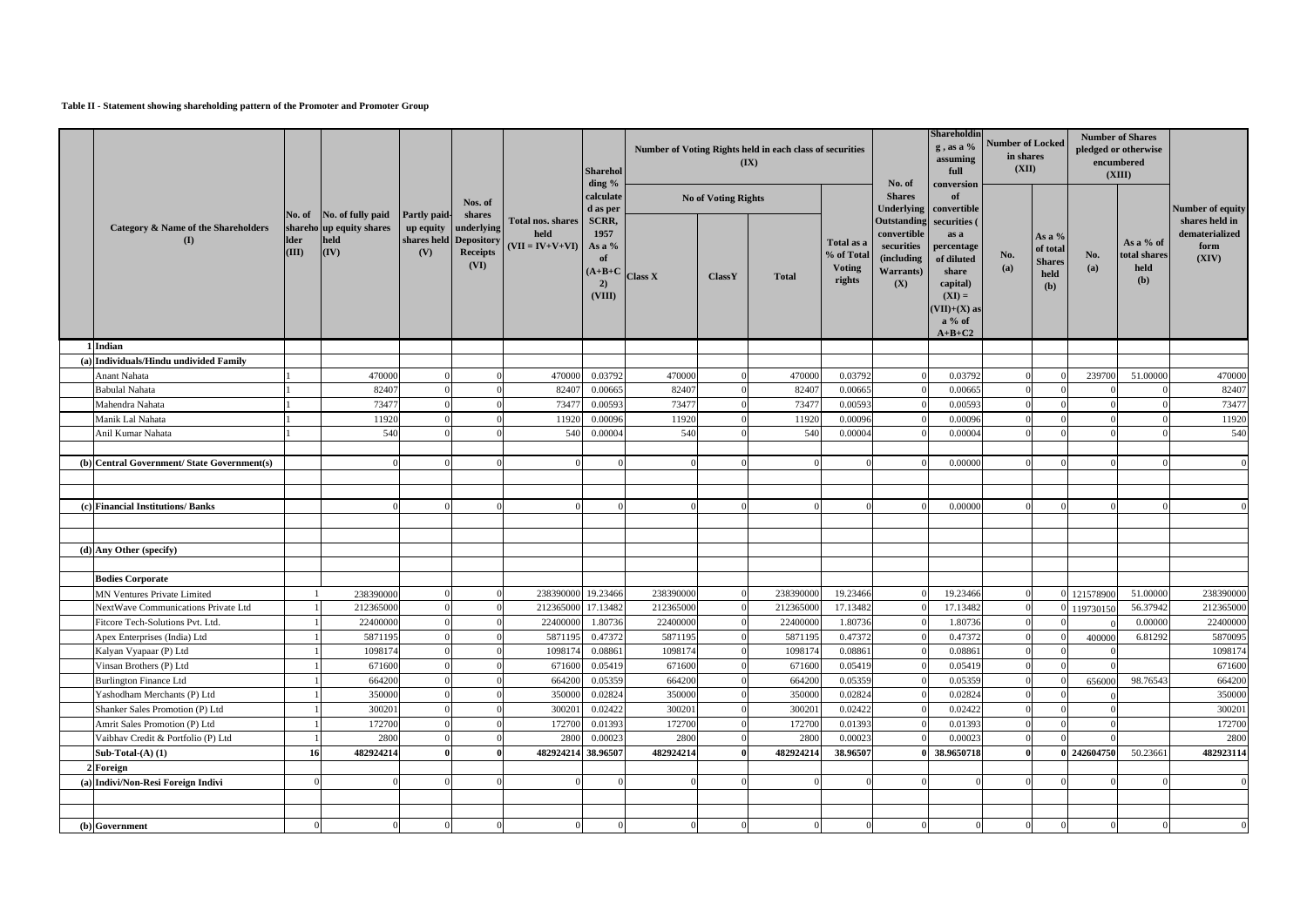| (c) Institutions                                                                |    |           |  |                    |           |           |          |          |   |             |          |           |
|---------------------------------------------------------------------------------|----|-----------|--|--------------------|-----------|-----------|----------|----------|---|-------------|----------|-----------|
|                                                                                 |    |           |  |                    |           |           |          |          |   |             |          |           |
|                                                                                 |    |           |  |                    |           |           |          |          |   |             |          |           |
| (d) Foreign Portfolio Investor                                                  |    |           |  |                    |           |           |          |          |   |             |          |           |
|                                                                                 |    |           |  |                    |           |           |          |          |   |             |          |           |
|                                                                                 |    |           |  |                    |           |           |          |          |   |             |          |           |
| (e) Any Other (specify)                                                         |    |           |  |                    |           |           |          |          |   |             |          |           |
|                                                                                 |    |           |  |                    |           |           |          |          |   |             |          |           |
|                                                                                 |    |           |  |                    |           |           |          |          |   |             |          |           |
| <b>Total Shareholding of Promoter and</b><br>Promoter Group $(A)=(A)(1)+(A)(2)$ | 16 | 482924214 |  | 482924214 38.96507 | 482924214 | 482924214 | 38.96507 | 38.96507 | 0 | 0 242604750 | 50.23661 | 482923114 |

Details of Shares which remain unclaimed may be given hear along with details such as number of shareholders, outstanding shares held in demat/unclaimed suspense account, voting rights which are frozen ette.

Note: (1) PAN would not be displayed on website of Stock Exchange(s).<br>(2) The term Encumbrance has the same meaning as assigned under regulation 28<br>(3) of SEBI (Substantial Acquisition of Shares and Takeovers) Regulations,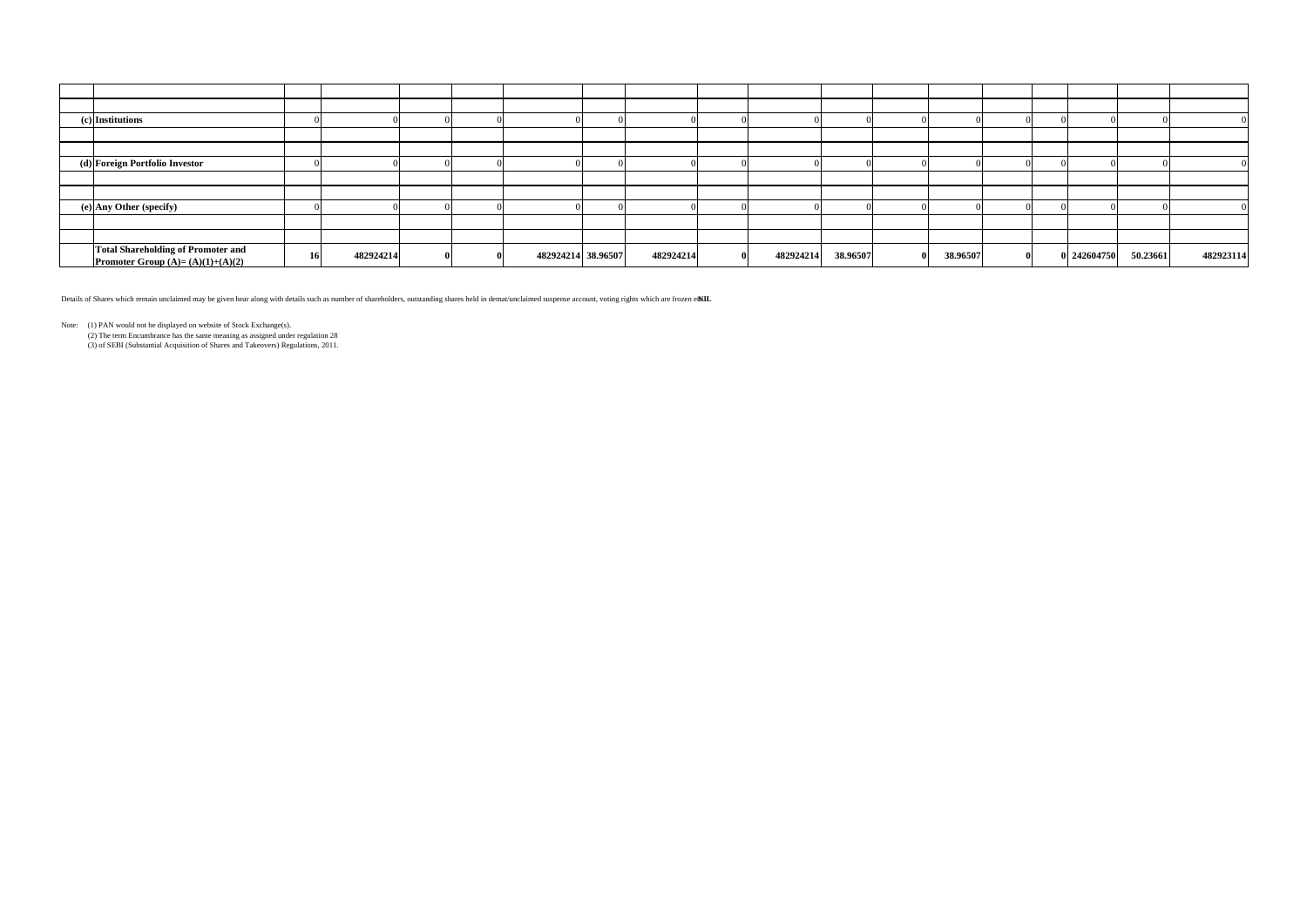### Table III - Statement showing shareholding pattern of the Public shareholder

|                                                                       |                                |                                                                    |                  |                                                                           |                                                |                                                                                    | Number of Voting Rights held in each class of securities | (IX)                |              | ng , as a %<br>assuming<br>full                     | Shareholdi Number of Locked in<br>shares<br>(XII)                                                       |                                                                                                                                              | <b>NUMBER OF SHAFTS</b><br>pledged or otherwise<br>encumbered<br>(TIT) |                                                      |            |                                          |                                                                       |
|-----------------------------------------------------------------------|--------------------------------|--------------------------------------------------------------------|------------------|---------------------------------------------------------------------------|------------------------------------------------|------------------------------------------------------------------------------------|----------------------------------------------------------|---------------------|--------------|-----------------------------------------------------|---------------------------------------------------------------------------------------------------------|----------------------------------------------------------------------------------------------------------------------------------------------|------------------------------------------------------------------------|------------------------------------------------------|------------|------------------------------------------|-----------------------------------------------------------------------|
|                                                                       |                                |                                                                    |                  | Nos. of                                                                   |                                                | Sharehold<br>ing $%$                                                               |                                                          | No of Voting Rights |              |                                                     | No. of<br><b>Shares</b>                                                                                 | conversion<br>of                                                                                                                             |                                                                        |                                                      |            |                                          |                                                                       |
| Category & Name of the Shareholders<br>$\mathbf{I}$                   | No. of<br>shareholder<br>(III) | No. of fully paid Partly paid-<br>up equity shares<br>held<br>(IV) | up equity<br>(V) | shares<br>underlying<br>shares held Depository<br><b>Receipts</b><br>(VI) | Total nos. shares<br>held<br>$(VII = IV+V+VI)$ | calculated<br>as per<br>SCRR,<br>1957<br>As a % of<br>$(A+B+C2)$ Class X<br>(VIII) |                                                          | ClassY              | <b>Total</b> | Total as a<br>% of Total<br><b>Voting</b><br>rights | Underlying<br>Outstandin<br>$\mathbf{g}$<br>convertible<br>securities<br>(including<br>Warrants)<br>(X) | convertible<br>securities (<br>as a<br>oercentage<br>of diluted<br>share<br>capital)<br>$(XI) =$<br>$(VII)+(X)$<br>as a % of<br>$A + B + C2$ | No.<br>(a)                                                             | As a $%$<br>of total<br><b>Shares</b><br>held<br>(b) | No.<br>(a) | As a % of<br>total shares<br>held<br>(b) | Number of equity<br>shares held in<br>dematerialized<br>form<br>(XIV) |
| <b>Institutions</b>                                                   |                                |                                                                    |                  |                                                                           |                                                |                                                                                    |                                                          |                     |              |                                                     |                                                                                                         |                                                                                                                                              |                                                                        |                                                      |            |                                          |                                                                       |
| <b>Mutual Funds/UTI</b>                                               | 14                             | 1495456                                                            |                  | $\mathbf{0}$                                                              | 1495456                                        | 0.12066                                                                            | 1495456                                                  | Λ                   | 1495456      | 0.12066                                             |                                                                                                         | 0.12066                                                                                                                                      | $\mathbf{0}$                                                           |                                                      | $\theta$   |                                          | 1491626                                                               |
| <b>Venture Capital Funds</b>                                          | $\overline{0}$                 | $\Omega$                                                           |                  |                                                                           |                                                | $^{\circ}$                                                                         |                                                          |                     |              |                                                     |                                                                                                         |                                                                                                                                              | $\Omega$                                                               |                                                      | $\Omega$   |                                          |                                                                       |
|                                                                       |                                |                                                                    |                  |                                                                           |                                                |                                                                                    |                                                          |                     |              |                                                     |                                                                                                         |                                                                                                                                              |                                                                        |                                                      |            |                                          |                                                                       |
| <b>Alternate Investment Funds</b>                                     | $\overline{0}$                 | $\Omega$                                                           |                  |                                                                           |                                                | $\Omega$                                                                           |                                                          | $\Omega$            |              |                                                     |                                                                                                         |                                                                                                                                              | $\Omega$                                                               |                                                      | $\Omega$   |                                          |                                                                       |
| <b>Foreign Venture Capital Investors</b>                              | $\Omega$                       | $^{\circ}$                                                         |                  |                                                                           |                                                |                                                                                    |                                                          |                     |              |                                                     |                                                                                                         |                                                                                                                                              |                                                                        |                                                      | $\Omega$   |                                          |                                                                       |
| <b>Foreign Portfolio Investors</b>                                    | 34                             | 35629184                                                           |                  |                                                                           | 35629184                                       | 2.87477                                                                            | 35629184                                                 |                     | 35629184     | 2.87477                                             |                                                                                                         | 2.87477                                                                                                                                      |                                                                        | $\Omega$                                             |            |                                          | 35629184                                                              |
| <b>Financial Institutions/Banks</b>                                   |                                | 90727119                                                           |                  |                                                                           | 90727119                                       | 7.32038                                                                            | 90727119                                                 |                     | 90727119     | 7.32038                                             |                                                                                                         | 7.32038                                                                                                                                      |                                                                        |                                                      |            |                                          | 90726019                                                              |
| <b>IDBI BANK LTD.</b>                                                 |                                | 86585025                                                           |                  |                                                                           | 86585025                                       | 6.9861                                                                             | 86585025                                                 |                     | 86585025     | 6.98617                                             |                                                                                                         | 6.9861                                                                                                                                       |                                                                        |                                                      |            |                                          | 86583925                                                              |
| <b>Insurance Companies</b>                                            |                                | 521000                                                             |                  | $\mathbf{0}$                                                              | 521000                                         | 0.04204                                                                            | 521000                                                   | 0                   | 521000       | 0.04204                                             | $\theta$                                                                                                | 0.04204                                                                                                                                      | $\Omega$                                                               | $\Omega$                                             | $\Omega$   |                                          | 521000                                                                |
| <b>Provident Funds/ Pension Funds</b>                                 |                                |                                                                    |                  |                                                                           |                                                |                                                                                    |                                                          |                     |              |                                                     |                                                                                                         |                                                                                                                                              |                                                                        |                                                      |            |                                          |                                                                       |
| Any Other (specify)                                                   |                                |                                                                    |                  |                                                                           |                                                |                                                                                    |                                                          |                     |              |                                                     |                                                                                                         |                                                                                                                                              |                                                                        |                                                      |            |                                          |                                                                       |
| Foreign Institutional Investors                                       | 33                             | 9365024                                                            |                  |                                                                           | 9365024                                        | 0.75562                                                                            | 9365024                                                  |                     | 9365024      | 0.75562                                             |                                                                                                         | 0.75562                                                                                                                                      |                                                                        |                                                      | $\Omega$   |                                          | 9359404                                                               |
| Foreign Banks                                                         |                                | 5305                                                               |                  |                                                                           | 5305                                           | 0.00043                                                                            | 5305                                                     |                     | 5305         | 0.00043                                             |                                                                                                         | 0.00043                                                                                                                                      | $^{\circ}$                                                             |                                                      | $\Omega$   |                                          | 1705                                                                  |
| $Sub-Total-(B) (1)$                                                   | 91                             | 137743088                                                          | $\mathbf{0}$     | $\mathbf{0}$                                                              | 137743088                                      | 11.1139                                                                            | 137743088                                                | $\theta$            | 137743088    | 11.1139                                             | $\Omega$                                                                                                | 11.11390                                                                                                                                     | $\theta$                                                               | $\mathbf{0}$                                         | $\bf{0}$   | $\bf{0}$                                 | 137728938                                                             |
| Central Government/ State Government(s)/<br><b>President of India</b> |                                |                                                                    |                  |                                                                           |                                                |                                                                                    |                                                          |                     |              |                                                     |                                                                                                         |                                                                                                                                              |                                                                        |                                                      |            |                                          |                                                                       |
| $Sub-Total-(B)(2)$                                                    |                                |                                                                    |                  |                                                                           |                                                |                                                                                    |                                                          |                     |              |                                                     |                                                                                                         |                                                                                                                                              |                                                                        |                                                      |            |                                          |                                                                       |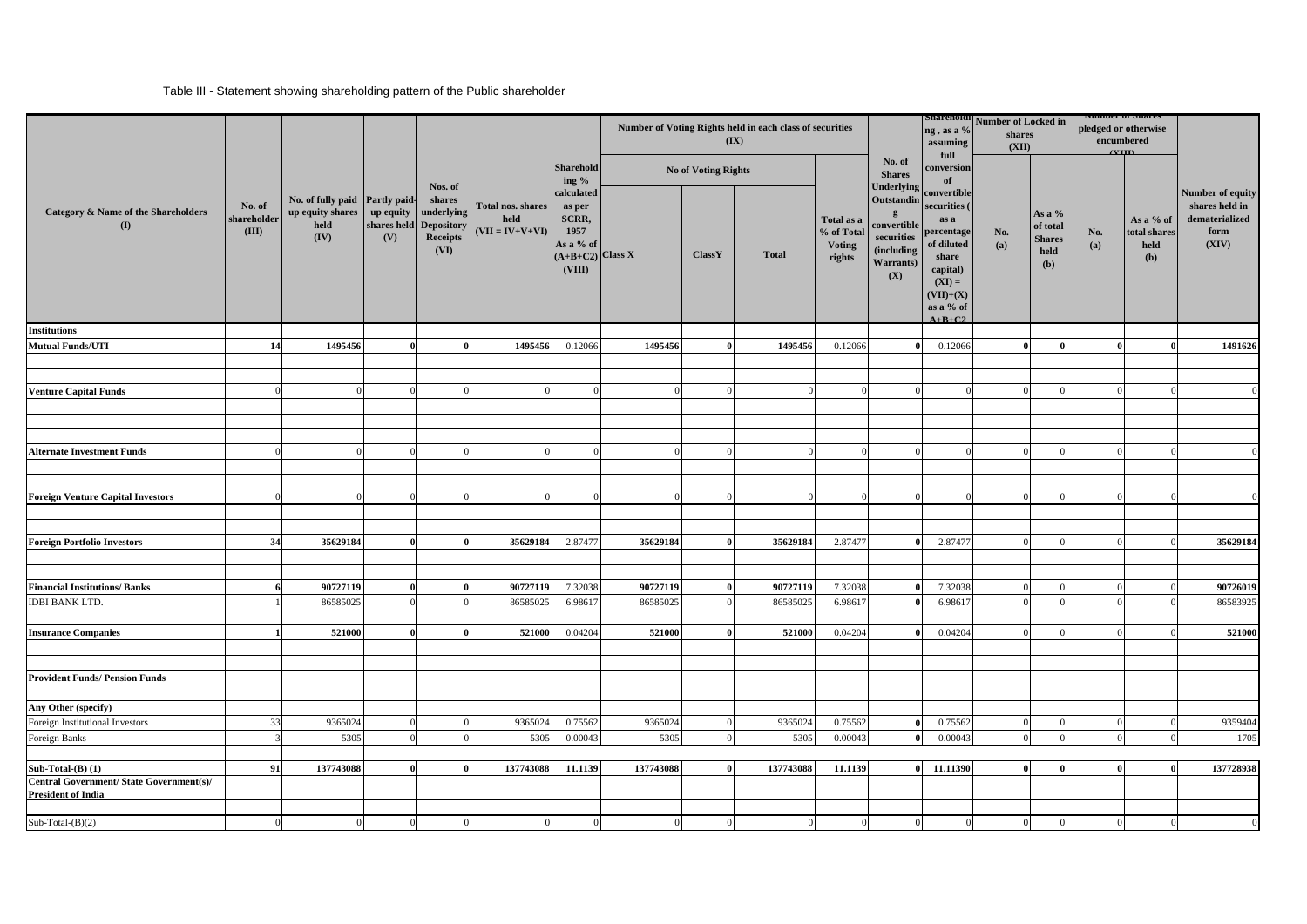| <b>NON-Institutions</b>                                  |        |           |  |           |          |           |              |           |          |           |          |              |           |
|----------------------------------------------------------|--------|-----------|--|-----------|----------|-----------|--------------|-----------|----------|-----------|----------|--------------|-----------|
| Individuals -                                            |        |           |  |           |          |           |              |           |          |           |          |              |           |
| i. Individual shareholders holding nominal share         | 234707 | 289990958 |  | 289990958 | 23.39812 | 289990958 | $\Omega$     | 289990958 | 23.39812 | 23.39812  | $\Omega$ |              | 289627496 |
| capital up to Rs. 2 lakhs.                               |        |           |  |           |          |           |              |           |          |           |          |              |           |
| ii. Individual shareholders holding nominal              |        |           |  |           |          |           |              |           |          |           |          |              |           |
| share capital in excess of Rs. 2 lakhs.                  | 91     | 56778144  |  | 56778144  | 4.58118  | 56778144  |              | 56778144  | 4.58118  | 4.58118   |          |              | 56778144  |
|                                                          |        |           |  |           |          |           |              |           |          |           |          |              |           |
|                                                          |        |           |  |           |          |           |              |           |          |           |          |              |           |
| <b>NBFCs registered with RBI</b>                         |        |           |  | $\Omega$  | $\Omega$ |           | $\Omega$     | $\Omega$  |          |           |          | -6           | $\Omega$  |
|                                                          |        |           |  |           |          |           |              |           |          |           |          |              |           |
|                                                          |        |           |  |           |          |           |              |           |          |           |          |              |           |
| <b>Employee Trusts</b>                                   |        |           |  |           |          |           |              |           |          |           |          |              | $\Omega$  |
|                                                          |        |           |  |           |          |           |              |           |          |           |          |              |           |
| <b>Overseas Depositories holding DRs)</b>                |        |           |  |           |          |           |              |           |          |           |          |              |           |
| (balancing figure)                                       |        |           |  |           |          |           |              |           |          |           |          |              |           |
|                                                          |        |           |  |           |          |           |              |           |          |           |          |              |           |
|                                                          |        |           |  |           |          |           |              |           |          |           |          |              |           |
| Any Other (specify)                                      |        |           |  |           |          |           |              |           |          |           |          |              |           |
| <b>Bodies Corporates</b>                                 | 2725   | 265294071 |  | 265294071 | 21.40543 | 265294071 |              | 265294071 | 21.40543 | 21.40543  |          |              | 265263001 |
| RELIANCE INDUSTRIAL INVESTMENTS<br>AND HOLDINGS LTD.     |        | 48532764  |  | 48532764  | 3.91590  | 48532764  |              | 48532764  | 3.91590  | 3.91590   | $\Omega$ |              | 48532764  |
| MKJ ENTERPRISES LIMITED                                  |        | 28385461  |  | 28385461  | 2.29030  | 28385461  |              | 28385461  | 2.29030  | 2.29030   |          |              | 28385461  |
|                                                          |        |           |  |           |          |           |              |           |          |           |          |              |           |
| OCBs                                                     |        | 38250     |  | 38250     | 0.00309  | 38250     |              | 38250     | 0.00309  | 0.00309   |          |              | 37250     |
| NRI (Rept.)                                              | 1858   | 3756755   |  | 3756755   | 0.30312  | 3756755   |              | 3756755   | 0.30312  | 0.30312   | $\Omega$ |              | 3631795   |
| NRI (Non - Rept.)                                        | 424    | 1780926   |  | 1780926   | 0.14370  | 1780926   |              | 1780926   | 0.14370  | 0.14370   |          |              | 1780926   |
| Foreign Nationals                                        |        | 7000      |  | 7000      | 0.00056  | 7000      |              | 7000      | 0.00056  | 0.00056   |          |              | 7000      |
| Trust                                                    | 12     | 104644    |  | 104644    | 0.00844  | 104644    |              | 104644    | 0.00844  | 0.00844   |          |              | 104644    |
| <b>Clearing Members</b>                                  | 176    | 959144    |  | 959144    | 0.07739  | 959144    |              | 959144    | 0.07739  | 0.07739   |          |              | 959144    |
| Sub-Total-(B) (3)                                        | 240000 | 618709892 |  | 618709892 | 49.92103 | 618709892 |              | 618709892 | 49.92103 | 49.921033 | $\theta$ | $\mathbf{f}$ | 618189400 |
|                                                          |        |           |  |           |          |           |              |           |          |           |          |              |           |
|                                                          |        |           |  |           |          |           |              |           |          |           |          |              |           |
|                                                          |        |           |  |           |          |           |              |           |          |           |          |              |           |
| Total Public Shareholding (B)=<br>$(B)(1)+(B)(2)+(B)(3)$ | 240091 | 756452980 |  | 756452980 | 61.03493 | 756452980 | $\mathbf{0}$ | 756452980 | 61.03493 | 61.03493  | $\bf{0}$ |              | 755918338 |

Details of the shareholders acting as persons in Concert including their Shareholding (No. and %): **NIL**

Details of Shares which remain unclaimed may be given hear along with details such as number of shareholders, outstanding shares held in demat/unclaimed suspense account, voting rights which are frozen ettoH.

Note: (1) PAN would not be displayed on website of Stock Exchange(s).<br>(2) The above format needs to be disclosed along with the name of following persons: Institutions/Non Institutions holding more than 1% of total number